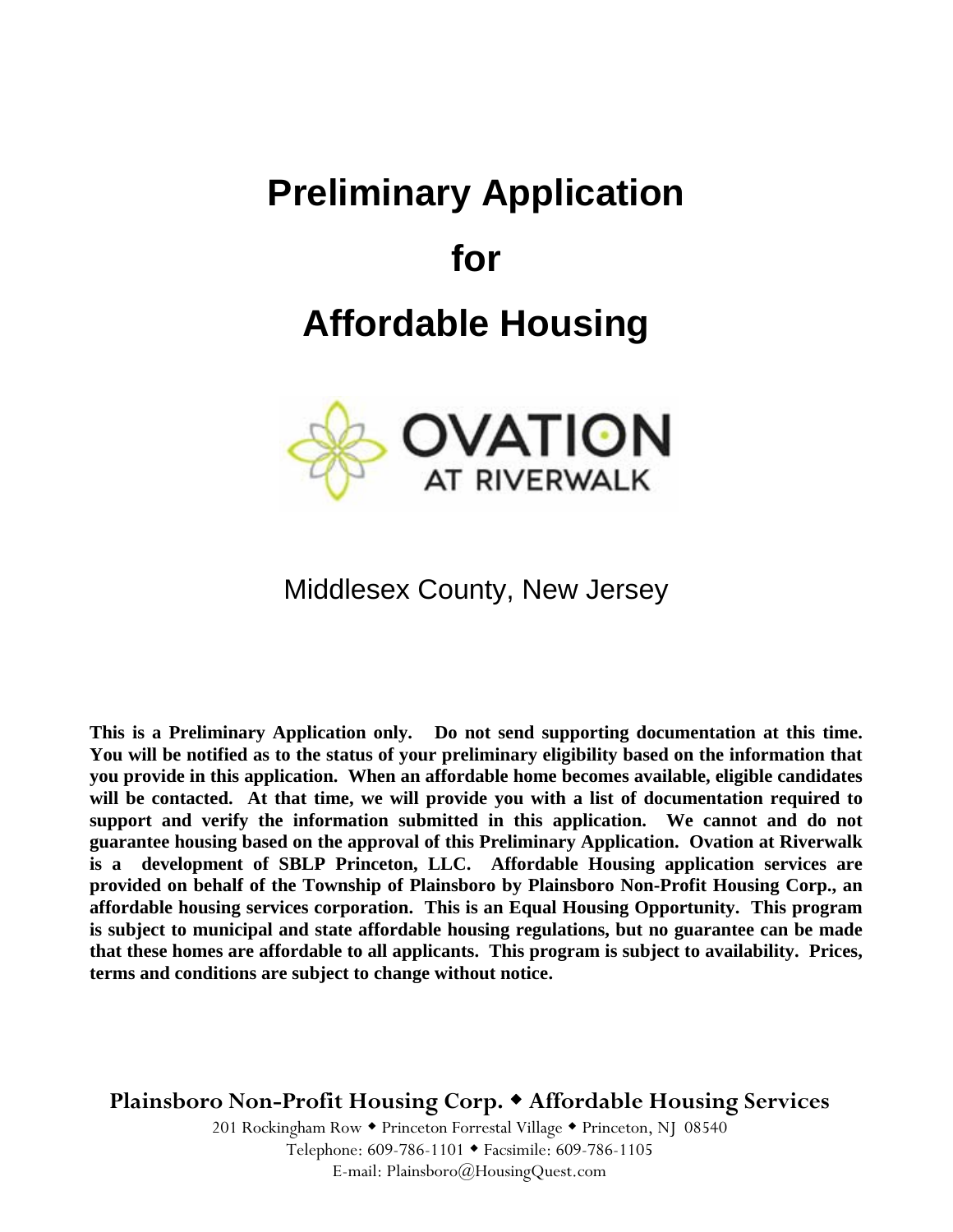## **Affordable Housing Policies & Requirements**



Important Information:

### **Middlesex County, NJ**

- This is an equal housing opportunity. Federal law prohibits discrimination against any person making application to buy or rent a home with regard to race, color, national origin, religion, sex, familial status, and disability. State law prohibits discrimination on the basis of race, creed, color, national origin, ancestry, nationality, marital or domestic partnership or civil union status, sex, gender identity or expression, disability, affectional or sexual orientation, family status or source of lawful income or source of lawful rent payment. Piazza & Associates, Inc. complies with all provisions of the New Jersey Law Against Discrimination ("LAD") N.J.S.A. 10:5-1 to -49 as applicable to any real property or for any program related to real property Piazza & Associates, Inc. administers in New Jersey. Any person who believes a violation of the LAD has occurred may contact the New Jersey Division on Civil Rights at 866-405-3050 or 973-648-2700 or online at www.NJCivilRights.gov.
- **Ovation at Riverwalk is an adult lifestyle community**. As such, at least one person of the applicant household must be 55 or older, and no one may be less than 19 years of age.
- This affordable housing must be the intended primary residence of the applicant. All household members who intend to reside at the affordable apartment must be listed in the Preliminary Application. If changes in household composition occur during the application process, or if there is a change of address, the applicant is required to notify Piazza & Associates, Inc. in writing, immediately. Applications must be truthful, complete and accurate. Any false statement makes the application null and void and subjects the applicant to penalties imposed by law.
- Annual Income includes, but is not limited to, salary or wages, alimony, child support, social security benefits, unemployment benefits, pensions, business income, and actual or imputed earnings from assets (which include bank accounts, certificates of deposit, stocks, bonds, or other securities), and real estate.
- If you own a home in which you are currently residing and which you intend to sell prior to living in an affordable home, compute your income from this asset by taking the market value of your home, subtracting the mortgage principal, and multiplying the balance by the current HUD Passbook Savings Rate. Income from other real estate holdings is determined by the actual income you receive from the asset (less expenses, but not less your mortgage payment). If you have no outstanding mortgage debt, the value of your home will be subject to a maximum appraised value limit, which, when exceeded, may disqualify you form this affordable housing program.
- Specific documentation to verify income and assets will be required at a later date, during the final portion of the application process, during which no changes will be allowed.
- Please understand that the rental rates for this affordable housing are established and governed by State and / or municipal regulations. Although consideration is made for very low-, low- and moderatecategories of household incomes, rental rates do not fluctuate on the basis of each individual applicant's income. Therefore, we can not and do not guarantee that any apartment for rent will be affordable to YOU or YOUR household.
- $\hat{\cdot}$  The owners and managers of affordable apartments will set forth additional requirements, including, but not limited to an application fee, a lease agreement, security deposit and minimum credit standards. Once leased, rents will NOT be adjusted to accommodate fluctuations in household income. Rental rate increases may occur annually, but are subject to limitations.
- \* If you need assistance completing this application, please contact us at 609-786-1101. Do not send supporting documents, To ensure prompt porcessing, submit only the one-page preliminary application form. Fax your application to 609-786-1105, or mail it to:





201 Rockingham Row - Princeton, NJ 08540-5799 - (609) 786-1101 - Fax (609) 786-1105